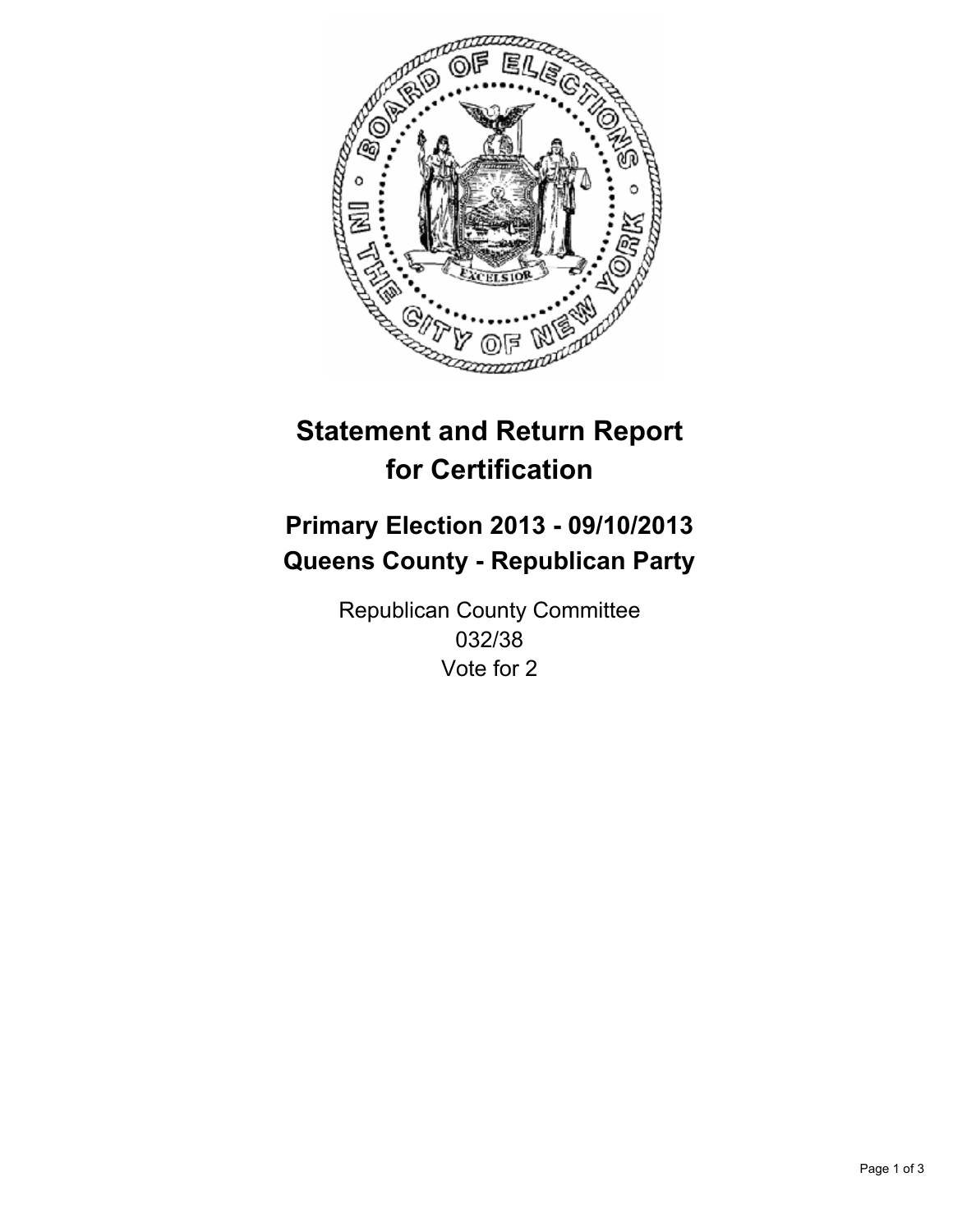

## **Assembly District 38**

| 0        |
|----------|
| 2        |
| 0        |
| 0        |
| $\Omega$ |
| 3        |
| 2        |
| 6        |
|          |
| 12       |
|          |